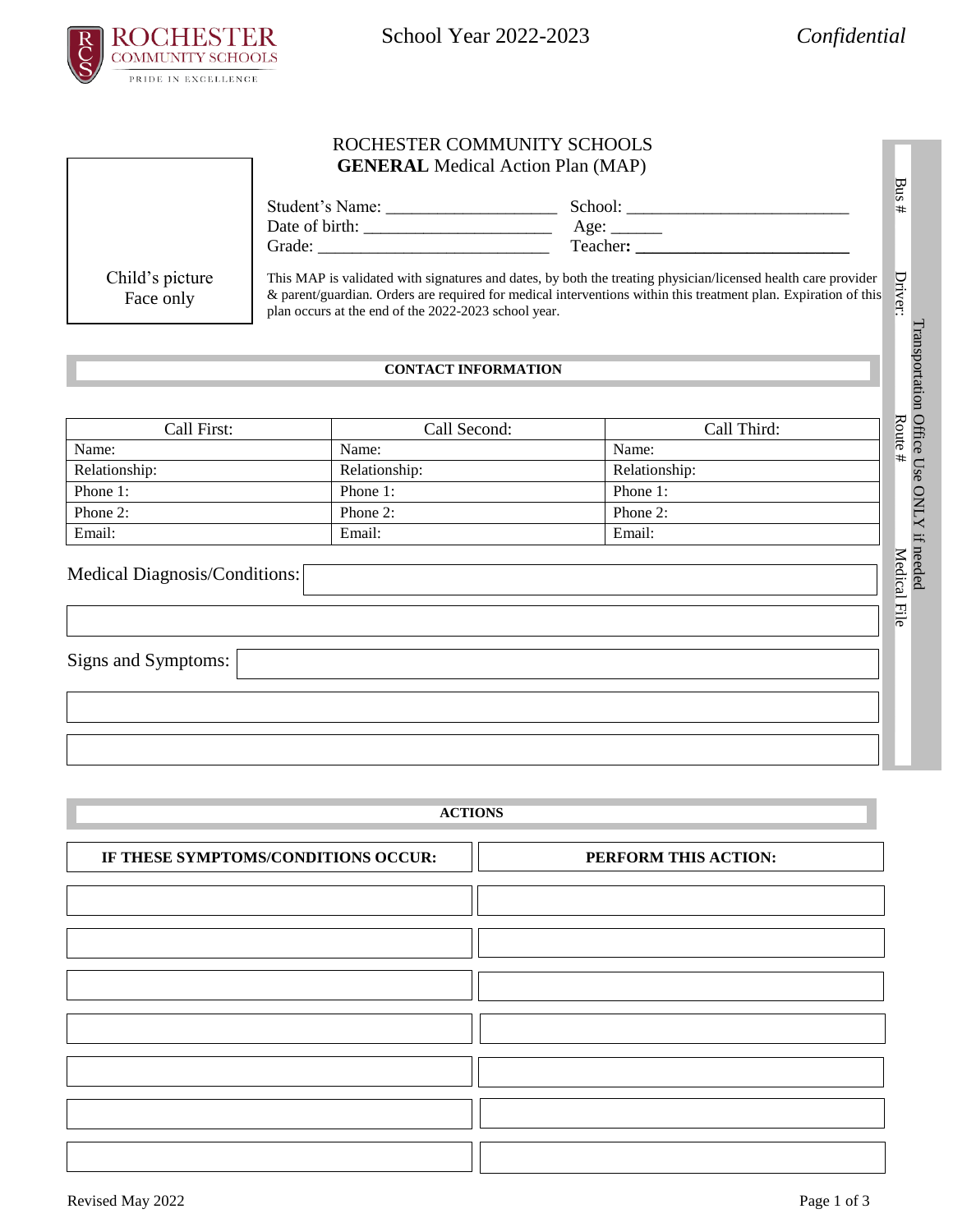Г

#### **EMERGENCY PROCEDURES**

## **OTHER INTERVENTIONS (LUNCH, RECESS, GYM, SCHOOL SPONSORED EVENTS, ETC.) INTERVENTIO(CLASSROOMTTTTTRANSPORATIONSCHOOLSPONSEVENETCETCCHOSPONSORED**

1. If medication is needed during school hours and/or school sponsored events, for the above medical condition(s), **the School Medication Administration Authorization form**, must to be completed for each individual medication used in this treatment plan. Physician/licensed health care provider orders are required for ALL prescription and non-prescription medications.

2. Please provide orders for any durable medical equipment needed and specific instructions for daily use:

| Licensed Health Care Provider's Name:<br>Suite: $\_\_$<br>Phone Number: |                  |
|-------------------------------------------------------------------------|------------------|
|                                                                         | (Provider Stamp) |
| HEALTH CARE PROVIDER SIGNATURE:                                         | Date:            |

| above described medical management at school, according to standard school policy, I authorize consent to the ordering          |                                                                        |  |  |  |  |
|---------------------------------------------------------------------------------------------------------------------------------|------------------------------------------------------------------------|--|--|--|--|
| licensed health care provider staff and school to share information, as needed, to clarify orders and to assist with my child's |                                                                        |  |  |  |  |
| health care needs. I agree to have the information, in this three page plan, shared with individuals that need to know. I also, |                                                                        |  |  |  |  |
| give permission to use my child's picture on this plan (if I did not supply a photo).                                           |                                                                        |  |  |  |  |
|                                                                                                                                 |                                                                        |  |  |  |  |
| $\Box$ YES $\Box$ NO                                                                                                            | I have read the attached information regarding section 504 eligibility |  |  |  |  |
| $\Box$ YES $\Box$ NO                                                                                                            | I wish to be contacted regarding a 504 evaluation                      |  |  |  |  |
|                                                                                                                                 |                                                                        |  |  |  |  |
|                                                                                                                                 |                                                                        |  |  |  |  |
|                                                                                                                                 | PARENT/GUARDIAN SIGNATURE:<br>Date:                                    |  |  |  |  |